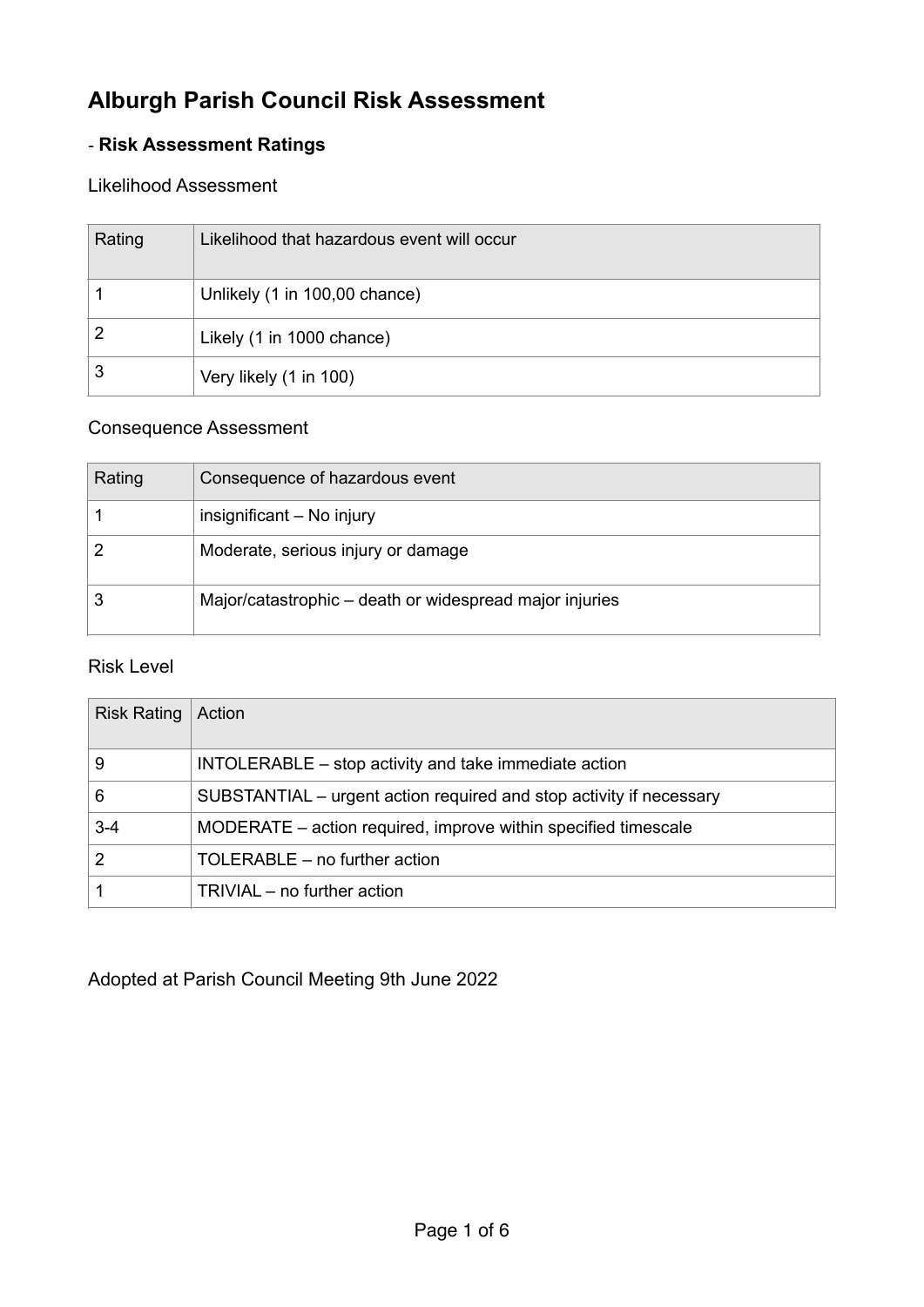### **Weekly Recycling Area Inspection and Park Bins Emptying Risk Assessment**

| <b>Title of Procedure</b>    | Weekly Recycling Inspection and Bins Emptying |
|------------------------------|-----------------------------------------------|
| <b>Operator/Participants</b> | <b>Parish Councillors</b>                     |
| Location of Work             | Alburgh Village Hall                          |
| Date                         | Weekly                                        |

| Description<br>of hazard<br>and | Who might be<br>harmed and                                  |    | <b>Risk</b><br>Rating |   | Risk control measures                                                                                                                                | Date to be<br>completed by                          | Residual<br>risk<br>rating |   |
|---------------------------------|-------------------------------------------------------------|----|-----------------------|---|------------------------------------------------------------------------------------------------------------------------------------------------------|-----------------------------------------------------|----------------------------|---|
| hazardous<br>event              | how                                                         |    | C                     | R |                                                                                                                                                      |                                                     | C                          | R |
| Cuts                            | Persons<br>emptying bins<br>may be cut<br>by sharp<br>items | 1. | $\overline{2}$        | 2 | Protective gloves to be worn and litter picking<br>tool to be used. When emptying park bins,<br>replace bags rather than take rubbish out of<br>bags | Ongoing<br>control.<br>managed by<br>parish council |                            |   |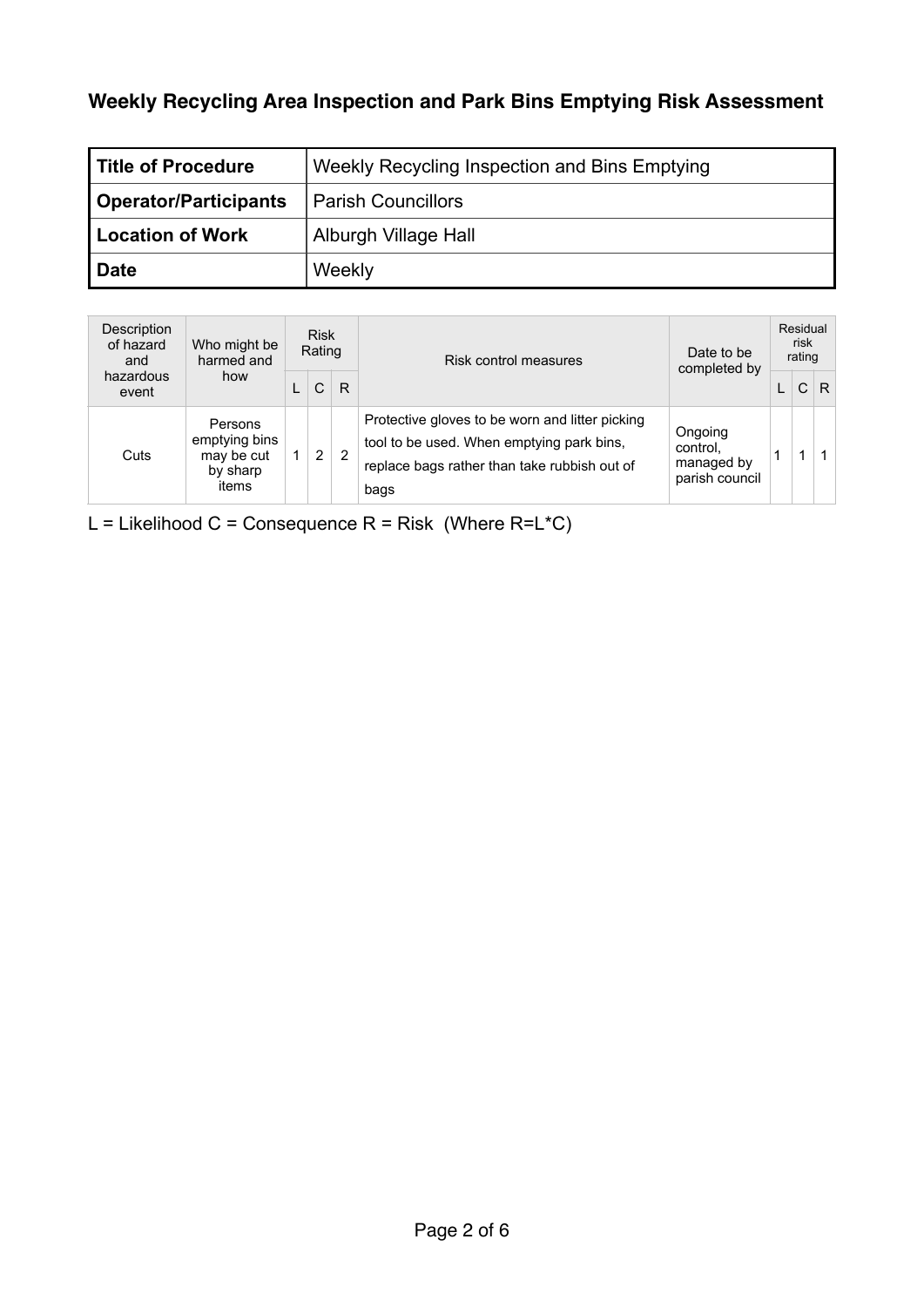## **Play Equipment Risk Assessment**

| Title of Procedure    | <b>Play Equipment Risk Assessment</b> |
|-----------------------|---------------------------------------|
| Operator/Participants | <b>General Public</b>                 |
| Location of Work      | Alburgh Park                          |
| <b>Date</b>           | Continuous                            |

| Description<br>of hazard<br>and                                  | Who might be<br>harmed and                                                    | <b>Risk</b><br>Rating |   | Risk control measures |                                                                                                                                                                                                             | Date to be<br>completed by                             |  | Residual<br>risk<br>rating |                |
|------------------------------------------------------------------|-------------------------------------------------------------------------------|-----------------------|---|-----------------------|-------------------------------------------------------------------------------------------------------------------------------------------------------------------------------------------------------------|--------------------------------------------------------|--|----------------------------|----------------|
| hazardous<br>event                                               | how                                                                           |                       | C | R                     |                                                                                                                                                                                                             |                                                        |  | C                          | R              |
| Falls or other<br>injury cause<br>by use of<br>play<br>equipment | Members of<br>public may be<br>hurt if<br>equipment<br>fails or during<br>use | $\mathbf{2}^{\circ}$  | 2 | 4                     | Equipment is checked on a weekly basis by<br>parish council and annually by competent<br>person. Issues that are identified are raised at<br>Parish Council meeting for remedial action to be<br>undertaken | Ongoing<br>control.<br>managed by<br>Parish<br>Council |  | 2                          | $\overline{2}$ |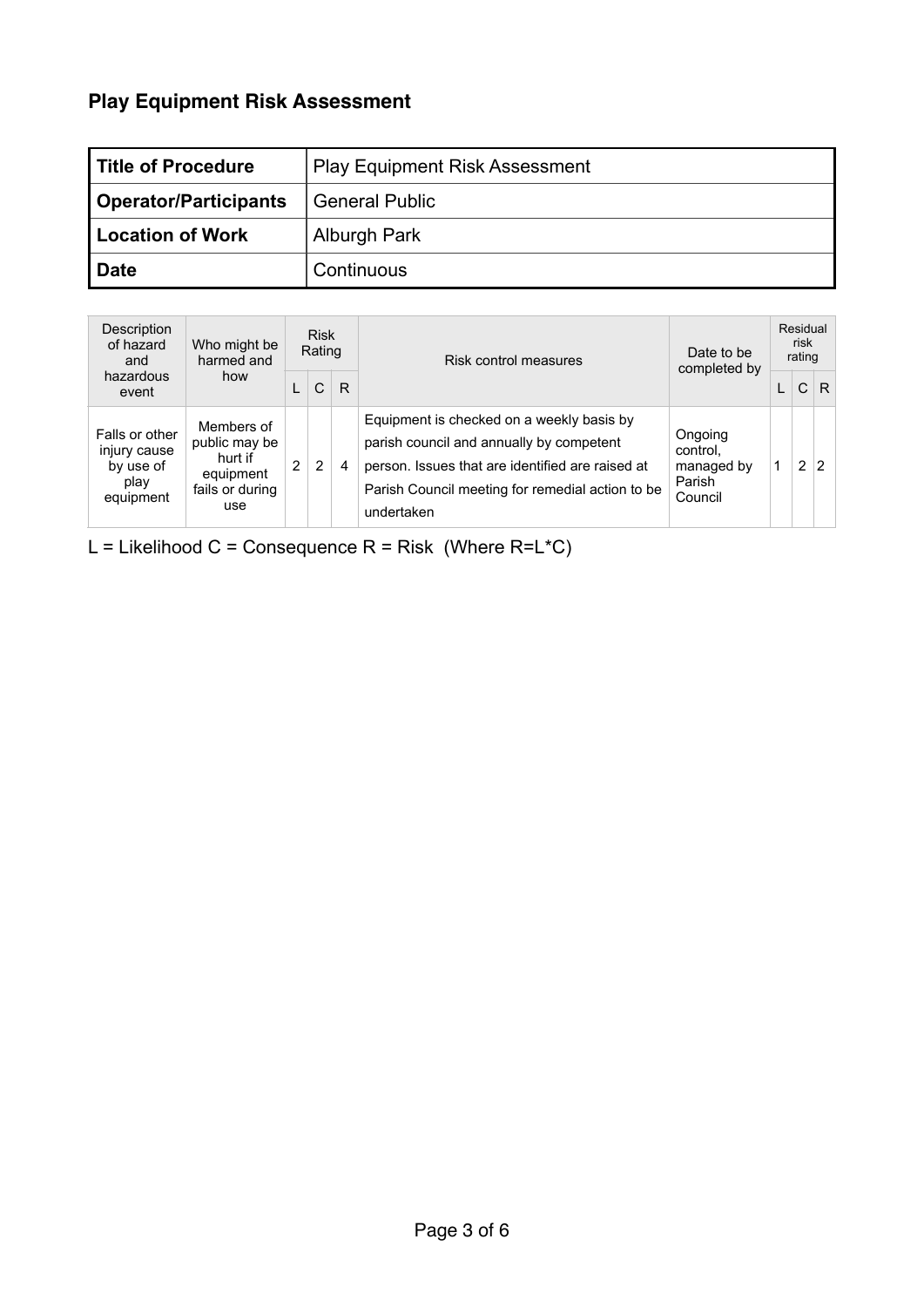### **Wortwell Allotments Risk Assessment**

| l Title of Procedure    | Allotments Risk Assessment |
|-------------------------|----------------------------|
| Operator/Participants   | <b>General Public</b>      |
| <b>Location of Work</b> | <b>Wortwell Allotments</b> |
| l Date                  | Continuous                 |

| Description<br>of hazard<br>and | Who might be<br>harmed and                                                                 |                | <b>Risk</b><br>Rating |                | Risk control measures                                                                                                                                                     | Date to be<br>completed by                             | Residual<br>risk<br>rating |   |
|---------------------------------|--------------------------------------------------------------------------------------------|----------------|-----------------------|----------------|---------------------------------------------------------------------------------------------------------------------------------------------------------------------------|--------------------------------------------------------|----------------------------|---|
| hazardous<br>event              | how                                                                                        |                | C                     | R              |                                                                                                                                                                           |                                                        | $\mathsf{C}$               | R |
| Trips or<br>personal<br>injury  | Members of<br>public may<br>trip or sustain<br>other injury<br>by accessing<br>allotements | $\overline{2}$ | 1                     | $\overline{2}$ | Site is checked on a weekly basis by parish<br>council and any issues that are identified are<br>raised at Parish Council meeting for remedial<br>action to be undertaken | Ongoing<br>control.<br>managed by<br>Parish<br>Council |                            |   |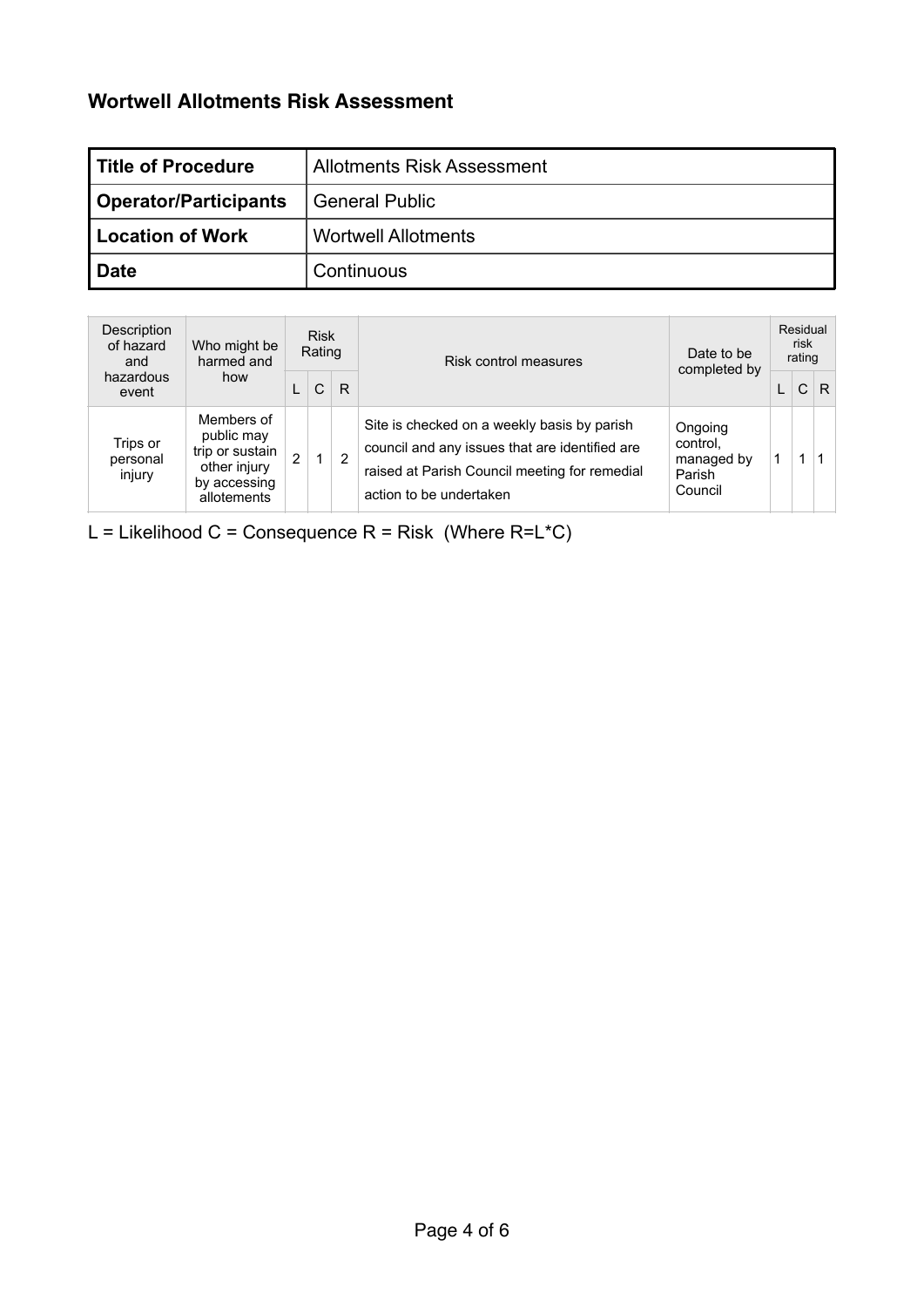### **Millennium Gardens Risk Assessment**

| l Title of Procedure    | Millennium Garden Risk Assessment |
|-------------------------|-----------------------------------|
| Operator/Participants   | <b>General Public</b>             |
| <b>Location of Work</b> | <b>Millenium Garden</b>           |
| l Date                  | Continuous                        |

| Description<br>of hazard<br>and | Who might be<br>harmed and                                                            | <b>Risk</b><br>Rating |   | Risk control measures                                                                                                                                                     | Date to be<br>completed by                             | Residual<br>risk<br>rating |    |
|---------------------------------|---------------------------------------------------------------------------------------|-----------------------|---|---------------------------------------------------------------------------------------------------------------------------------------------------------------------------|--------------------------------------------------------|----------------------------|----|
| hazardous<br>event              | how                                                                                   | C                     | R |                                                                                                                                                                           |                                                        | $\mathsf{C}$               | R. |
| Trips or<br>personal<br>injury  | Members of<br>public may<br>trip or sustain<br>other injury<br>by accessing<br>qarden | 1                     |   | Site is checked on a weekly basis by Parish<br>Council and any issues that are identified are<br>raised at Parish Council meeting for remedial<br>action to be undertaken | Ongoing<br>control.<br>managed by<br>Parish<br>Council |                            |    |